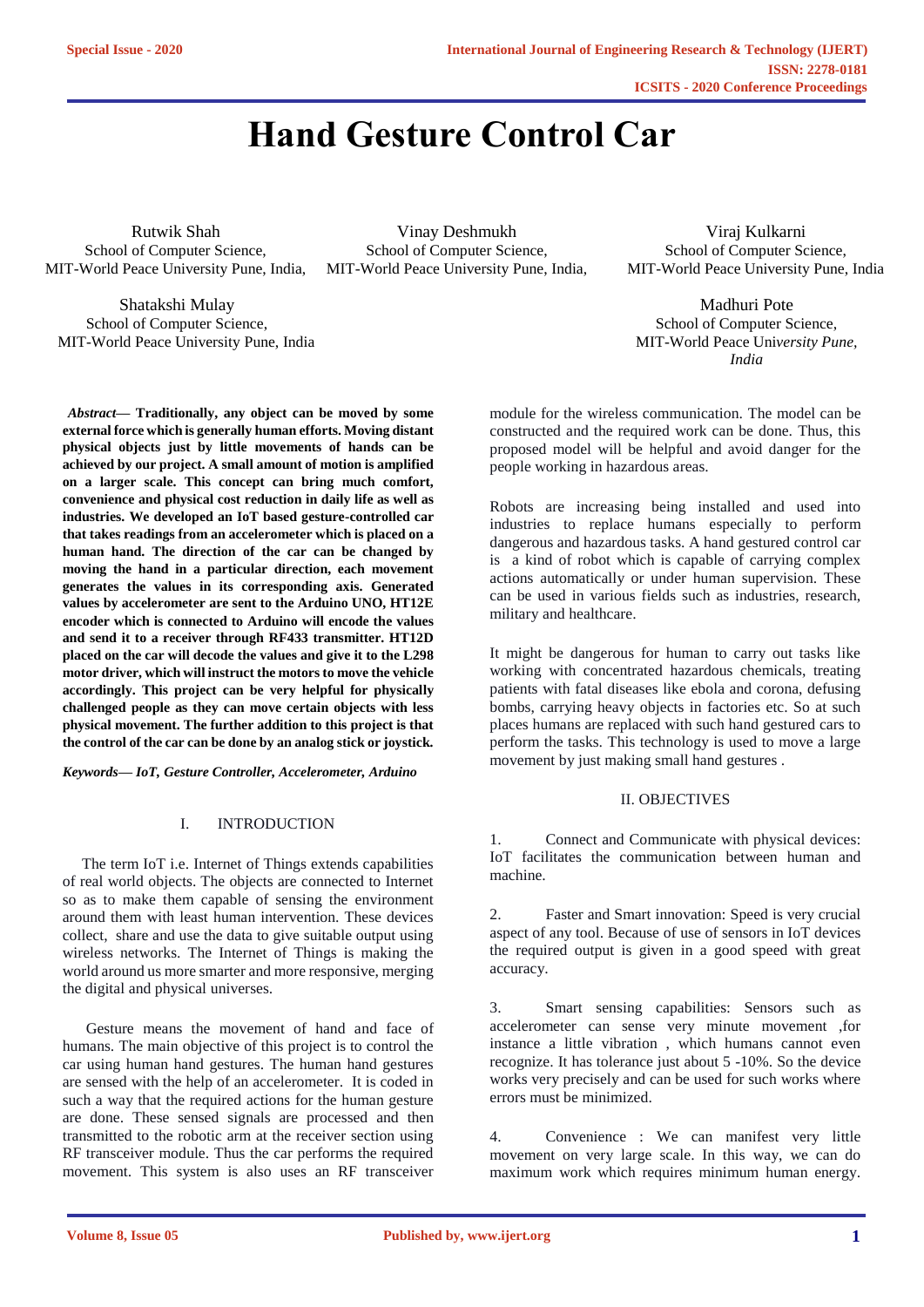This will bring efficiency along with comfort and convenience.

#### Limitation

 In this scenario, a lot of power is consumed so it has a great power consumption. Moreover it can't detect any object. If a object comes in front of the car it doesn't stop or change its direction. So addition of ultrasonic sensors can overcome the limitation.

## III. SYSTEM ARCHITECTURE

### A. Arduino UNO:

This is the brain of the car and is installed with some code. The Uno is a microcontroller board based on the ATmega328P. It has 14 digital input/output pins (of which 6 can be used as PWM outputs), 6 analog inputs, a 16 MHz ,206 quartz crystal, a USB connection, a power jack, an ICSP header and a reset button. Arduino consists of both a physical programmable circuit board and a piece of software, or IDE (Integrated Development Environment) that runs on your computer, used to write and upload computer code to the physical board. Arduino Uno can sense the environment by receiving input from a variety of sensors and can affect its surroundings by controlling lights, motors, and other actuators.

#### B. Accelerometer (ADXL335):

An accelerometer is a one type of sensor and it gives an analog data while moving in the direction of  $X$ ,  $\overline{Y}$  and  $\overline{Z}$ . These directions depend on the type of sensor. This sensor consists of arrow directions, if we tilt the sensor in one direction, then the data at the particular pin will change in the form of analog.

## C. HT12E Encoder :

The HT12E encoder are 12 bit encoders that is they have 8 address bits and 4 data bits. It encodes the 12-bit parallel data into serial for transmission through an RF transmitter.

## D. HT12D Decoder :

HT12D converts the serial input into parallel outputs. It decodes the serial addresses and data received by RF receiver into parallel data and sends them to output data pins. The serial input data is compared with the local addresses three times continuously and is only decoded when no error or unmatched codes are found. A valid transmission in indicated by a high signal at VT pin.

E. RF Module:

An RF Transmitter and Receiver pair is used for wireless communication. The wireless data transmission is done using

434 MHz Radio Frequency signals that are modulated using Amplitude Shift Keying (ASK) Modulation technique. .

F. L298 Driver:

L 298 is a dual full bridge driver that has a capability to bear high voltage as well as high current.

G. 150 RPM Motors:

These are attached to the wheels of the car to give them power to move.

## IV. IMPLEMENTATION

A. Circuit Connections.

The readings (movement of the hand) are taken from the accelerometer attach on the hand. These readings are sent to Arduino uno.

• Through Arduino the readings are encoded by HT12E. The Encoder sends these readings through RF transmitter to the receiver attached on the car.

These readings are sent to the receiver and are decoded by HT12D . After the readings are decoded they are send to L298N motor driver due to which the motors are moved. Thus the movement of car is achieved.



Figure 1 Hand Gestured Controlled Car circuit layout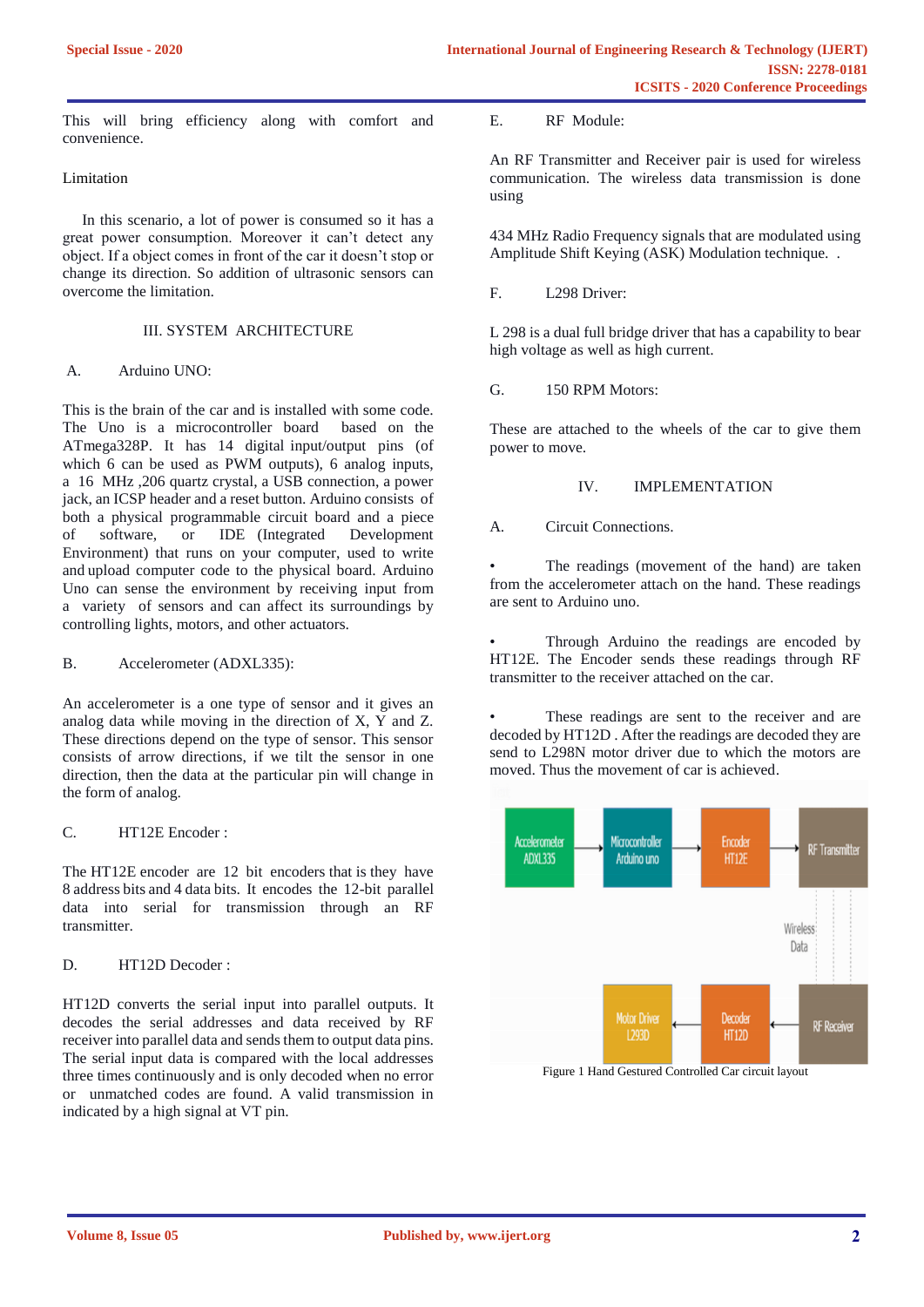

Figure 2 Circuit Diagram of Transmitter



Figure 3 Circuit Diagram of Receiver

#### B. Working

• There are five hand gestures which can be recognized by the car. They are STOP, RIGHT,LEFT,BACKWARD, , FORWARD.

• The following are the hand gestures used in controlling the car.



Figure 4 (a) Gesture to move left



Figure 4 (b) Gesture to move right



Figure 4 (c) Gesture to stop



Figure 4(d) Gesture to move forward



Figure 4(e) Gesture to move backward

V. CONCLUSION

 The introduction of IoT and combination of IoT and physical devices makes life easier. The tasks which are dangerous and hazardous can be done very easily. The introduction of IoT also completes the tasks in a very short duration of time. Moreover the human errors are reduced on a great scale and results are achieved with great accuracy.